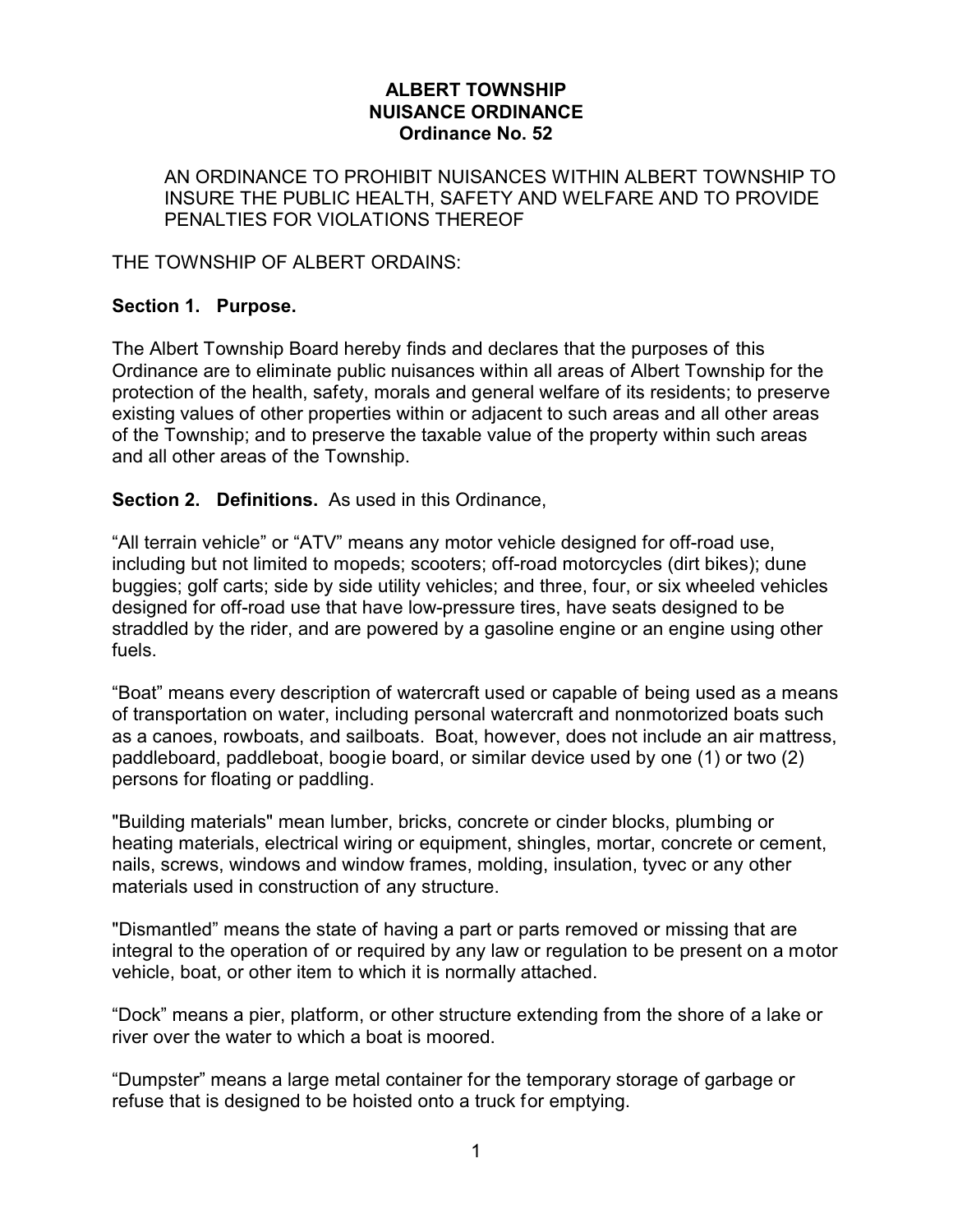"Garbage" means rejected food wastes, including waste accumulation of animal, fruit or vegetable matter used or intended for food or that relate to the preparation, use, cooking, dealing in, or storing of meat, fish, fowl, fruit or vegetables. "Garbage" does not include one (1) compost pile consisting of decaying organic substances intended for fertilizing land; provided, however, that the compost pile is located on the property so that it cannot be seen from any public highway or seen from any adjoining land owned by another person.

"Hoist" means a mechanical device attached permanently or temporarily to the bottomland of a lake or river and used to raise or lift a boat out of the water for the purpose of preventing or restricting the motion of the boat.

"Inoperable" means incapable of being used for the purpose or purposes for which an item is designed or normally used, either physically or by operation of law, due to dismantling, disrepair, or the lack of a currently valid Michigan license or registration. In addition, the following items shall be deemed inoperable: any motor vehicle, all terrain vehicle, self-propelled recreational vehicle, or snowmobile which lacks functioning tires or treads that permit self-propelled motion and any boat with a hole or holes in its hull.

"Junk" means items or objects that are old, discarded, or not currently being used for the purpose or purposes for which they are designed or normally used, including but not limited to used or salvaged metals and their compounds or combination; used or salvaged rope; rubber; rotting wood; scrap iron; tires and snowmobile treads; parts for motor vehicles, boats, all terrain vehicles, recreational vehicles, snowmobiles, and/or trailers; inoperable or dismantled stoves, dishwashers, dryers, washing machines, and furniture; and inoperable or dismantled lawn mowers, weed trimmers, snow blowers, snow plows, tractors, and any other machinery used for excavation, maintenance, or snow removal.

"Liquid industrial wastes" means any liquid brine, by-product, industrial wastewater, leachate, off-specification commercial product, sludge, grease-trap clean-out residue, used oil, or other liquid waste produced by, incident to or resulting from industrial or commercial activity, except any liquid brine normally used in oil or gas extraction on a site permitted by the Michigan Supervisor of Wells.

"Marine equipment" means any item used or intended for use in conjunction with boats or water related activities, including but not limited to swimming rafts, docks, hoists, dock supports, buoys, outboard motors, oars, boat trailers, sails, rope, masts, anchors, and any other stationary or movable structure intended to support a boat.

"Motor vehicle" means any wheeled vehicle which is self-propelled or intended to be self-propelled.

"Person" means an individual, firm, corporation, association, partnership, limited liability company, or other legal entity.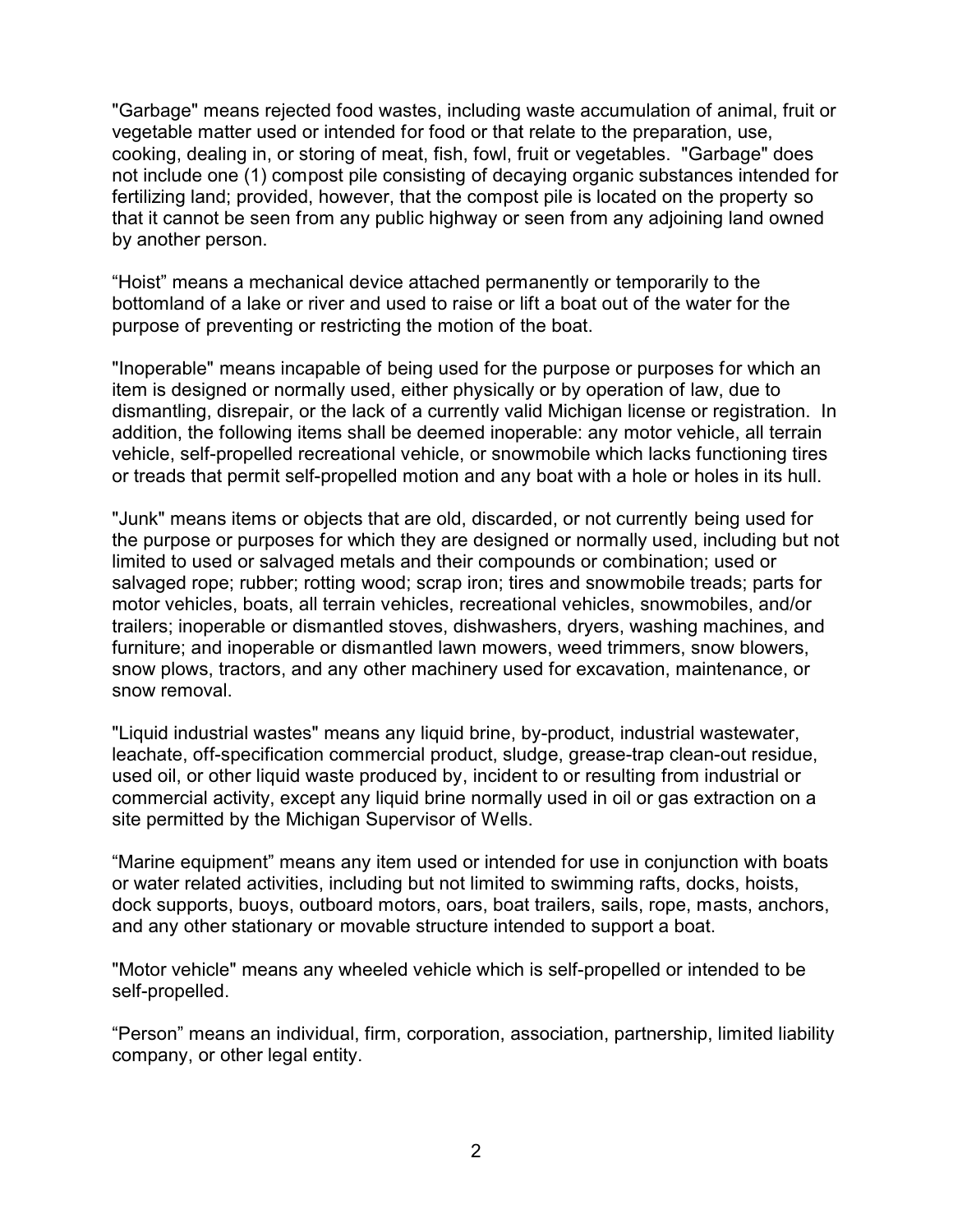"Recreational Vehicle" means any motor vehicle or trailer capable of being selfpropelled or towed that is equipped with living space, sleeping quarters, and associated amenities, including but not limited to motor homes, fifth wheel trailers, pop-up campers, caravans, camper vans, travel trailers, and truck campers.

"Rubbish" means hazardous or non-hazardous, non-putrescible solid wastes, including but not limited to combustible waste such as paper, cardboard, brush, bags, rags, and litter of any kind and non-combustible waste such as metal containers, glass, bedding, crockery, and demolished items, objects, or materials of any kind.

"Sealed container" means a covered, closable container which is fly-proof and watertight such as garbage cans with properly fitting tops or plastic garbage bags which have been closed or twisted shut.

"Snowmobile" means any motor-driven vehicle designed for travel primarily on snow or ice of a type that utilizes sled-type runners or skis, an endless belt tread, or any combination of these or other similar means of contact with the surface upon which it is operated, but is not a vehicle that must be registered under the Michigan vehicle code, being Act No. 300 of the Public Acts of 1949.

"Totally enclosed structure" means a building capable of being sealed on all sides such as a house, garage or storage shed with a roof, floor and walls or closable doors around its perimeter.

"Trailer" means any wheeled vehicle designed and normally towed behind a motor vehicle which is required to have a currently valid Michigan registration to be lawfully operated on a public highway.

"Vermin" means a noxious or objectionable animal, including but not limited to a mouse, rat, chipmunk, squirrel, skunk, racoon, or porcupine.

**Section 3. Nuisances.** The following are hereby declared to be nuisances:

A. The keeping or storage of building materials outside on private property six (6) months after an occupancy permit is issued by the Montmorency County Building Department. This subsection, however, shall not apply to building materials kept or stored outside on private property if the building material is kept or stored in an orderly fashion. As used in this subsection, the phrase "building material kept or stored in an orderly fashion" shall mean that all building material of the same type, including but not limited to lumber (both stick and sheet wood), cement blocks, bricks, roofing material, and siding shall be kept or stored together and not kept or stored intermingled with building material of a different type and shall be stacked in an organized fashion customary for that type of building material. By way of example and not limitation, stick lumber shall be piled with all sticks substantially parallel to one another, sheet wood shall be piled one on top of another with the area of one sheet covering as much as possible the area of the sheet beneath it, cement blocks and bricks shall be stacked in the shape of a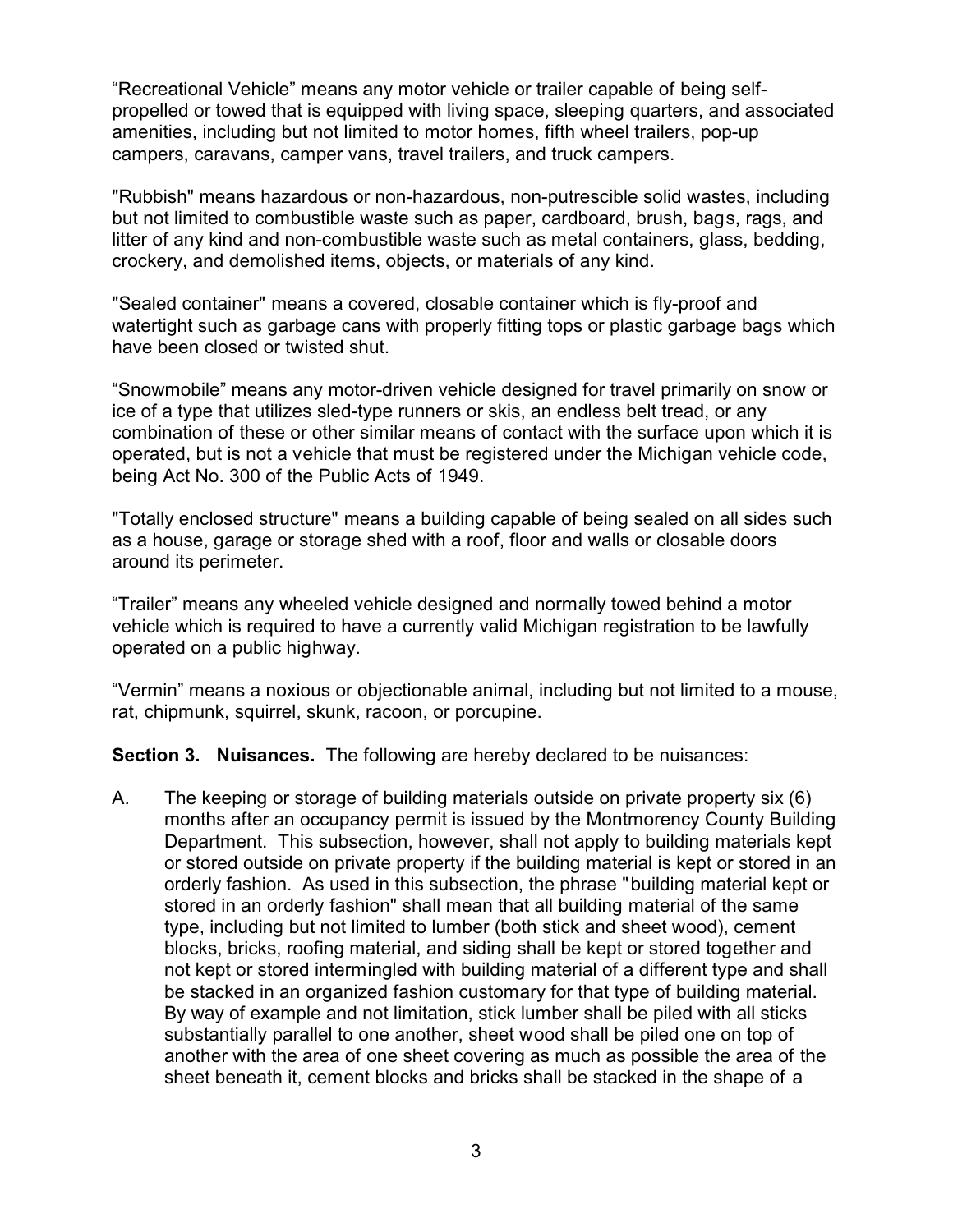cube in such a manner that they will not fall off the stack, and siding shall be piled with each piece substantially parallel to one another.

- B. The keeping or storage of ashes, junk, garbage or rubbish outside of a totally enclosed structure on private property except in a sealed container designed for the purpose of holding such ashes, junk, garbage, or rubbish.
- C. The placing of ashes, junk, garbage or rubbish on private property without the owner's permission or on public property. This provision applies regardless of whether the ashes, junk, garbage or rubbish is in a sealed container.
- D. The keeping or storage of ashes, junk, garbage or rubbish on private property, including inside a building, in such a manner that the items, regardless of the method of containment, have become a breeding ground, food source, or habitation for insects or vermin.
- E. The intentional depositing of liquid petroleum crude oil, liquid petroleum crude oil by-products and derivatives or liquid industrial wastes on the ground.
- F. The existence of any structure or damaged partial structure which because of fire, wind or other natural disaster or physical deterioration is no longer habitable as a dwelling, nor currently useful for any other purposes for which it may have been intended.
- G. The existence of any vacant building, garage, house or outbuilding unless such structure is kept secure from entry by the public.
- H. Except as authorized or required by law, the distributing, placing, posting, or affixing of posters, notices, or handbills on private property without consent of the owner or occupant or in a public right-of-way.
- I. Except as provided in subsections 1 2 below, the keeping or storage of inoperable or dismantled motor vehicles, boats, all terrain vehicles, recreational vehicles, snowmobiles, and/or trailers outside of a totally enclosed structure on private property.
	- 1. An inoperable or dismantled motor vehicle, boat, all terrain vehicle, recreational vehicle, snowmobile, and/or trailer may be kept outside of a totally enclosed structure on private property for no more than thirty (30) days for the purpose of being repaired or awaiting repairs. This subsection shall apply to individuals making the repairs on their property, but shall not apply to gas and service stations engaged in a bona fide business of making such repairs.
	- 2. An inoperable or dismantled motor vehicle, boat, all terrain vehicle, recreational vehicle, snowmobile, and/or trailer may be kept outside of a totally enclosed structure on private property for no more than thirty (30) days for the purpose of being marketed for sale.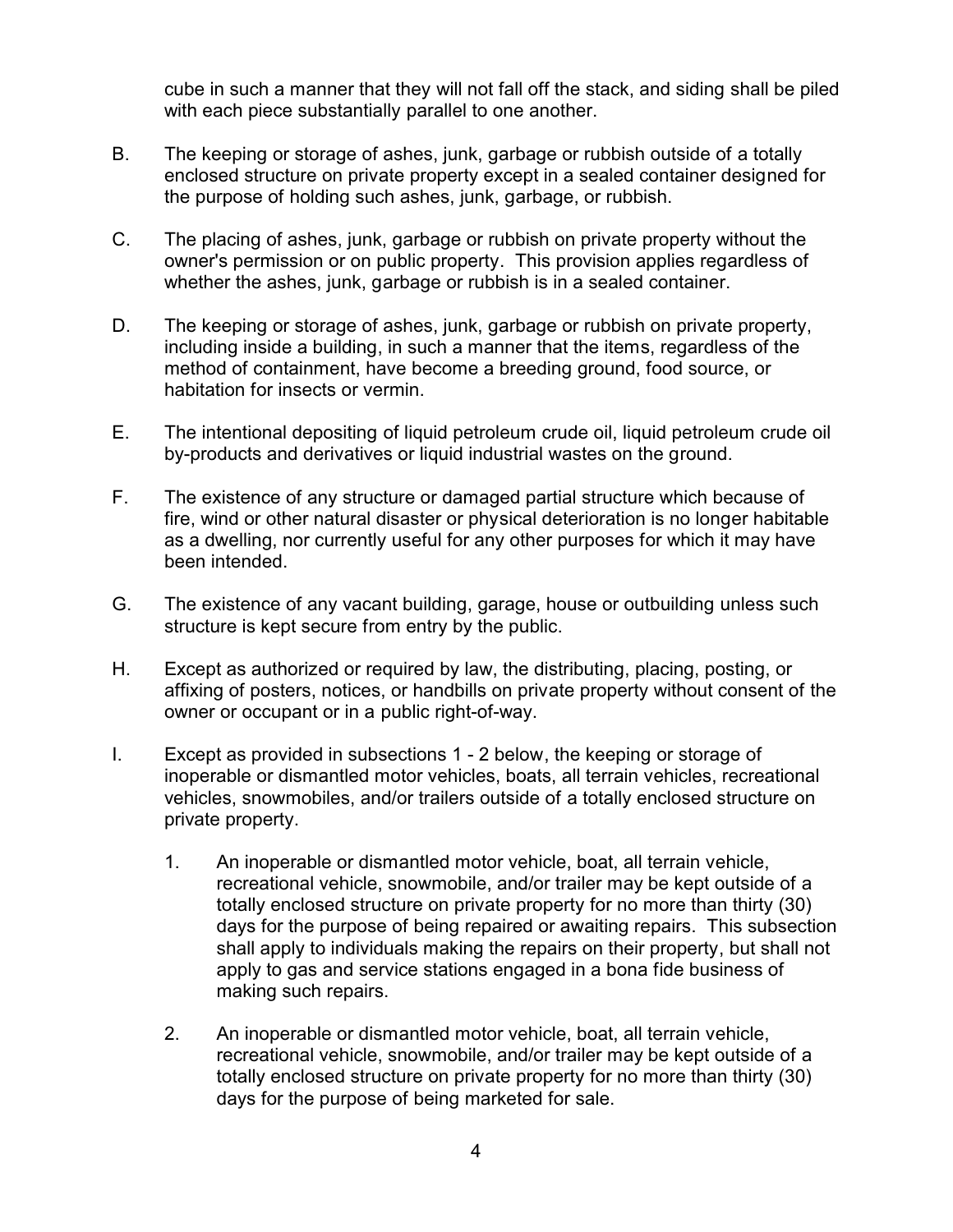- J. The keeping or storage of inoperable or dismantled marine equipment outside of a totally enclosed structure on private property.
- K. The keeping of dangerous brush piles outside on private property for more than two (2) months.
- L. The keeping or maintenance of a dumpster on private property for more than thirty (30) days in any calendar year, except when the dumpster is being used in a bona fide commercial business.
- M. Allowing garbage or refuse within a dumpster on private property to accumulate above the top rim of the dumpster or allowing garbage or refuse to accumulate on the ground in the vicinity of the dumpster.
- N. Failing to keep or maintain the lids of a dumpster on private property closed thereby allowing the garbage or refuse within the dumpster to become a breeding ground, food source, or habitation for insects or vermin.

## **Section 4. Inspections.**

The Zoning Administrator shall have the duty and the right to inspect property or buildings to determine violations of or compliance with this Ordinance. The Zoning Administrator may exercise this right of inspection by consent of the person having the possession of the property or building or by an administrative search warrant issued by a court of competent jurisdiction.

### **Section 5. Prohibition.**

No person shall commit, create, or maintain any nuisance. No person shall knowingly permit the existence of a nuisance on the property owned or possessed by such person.

### **Section 6. Industrial Usage.**

The storage or keeping of salvageable metal or wood shall not be prohibited on property on which is located a factory engaged in manufacturing, assembling or machining as long as the salvageable metal or wood is for resale or reuse by the occupant of the property.

### **Section 7. Penalty.**

Any person who violates any provision of this Ordinance shall be responsible for a municipal civil infraction as defined in Public Act 12 of 1994, amending Public Act 236 of 1961, being Sections 600.101-600.9939 of Michigan Compiled Laws, and shall be subject to a fine of not more than Five Hundred and 00/100 (\$500.00) Dollars. Each day this Ordinance is violated shall be considered as a separate violation.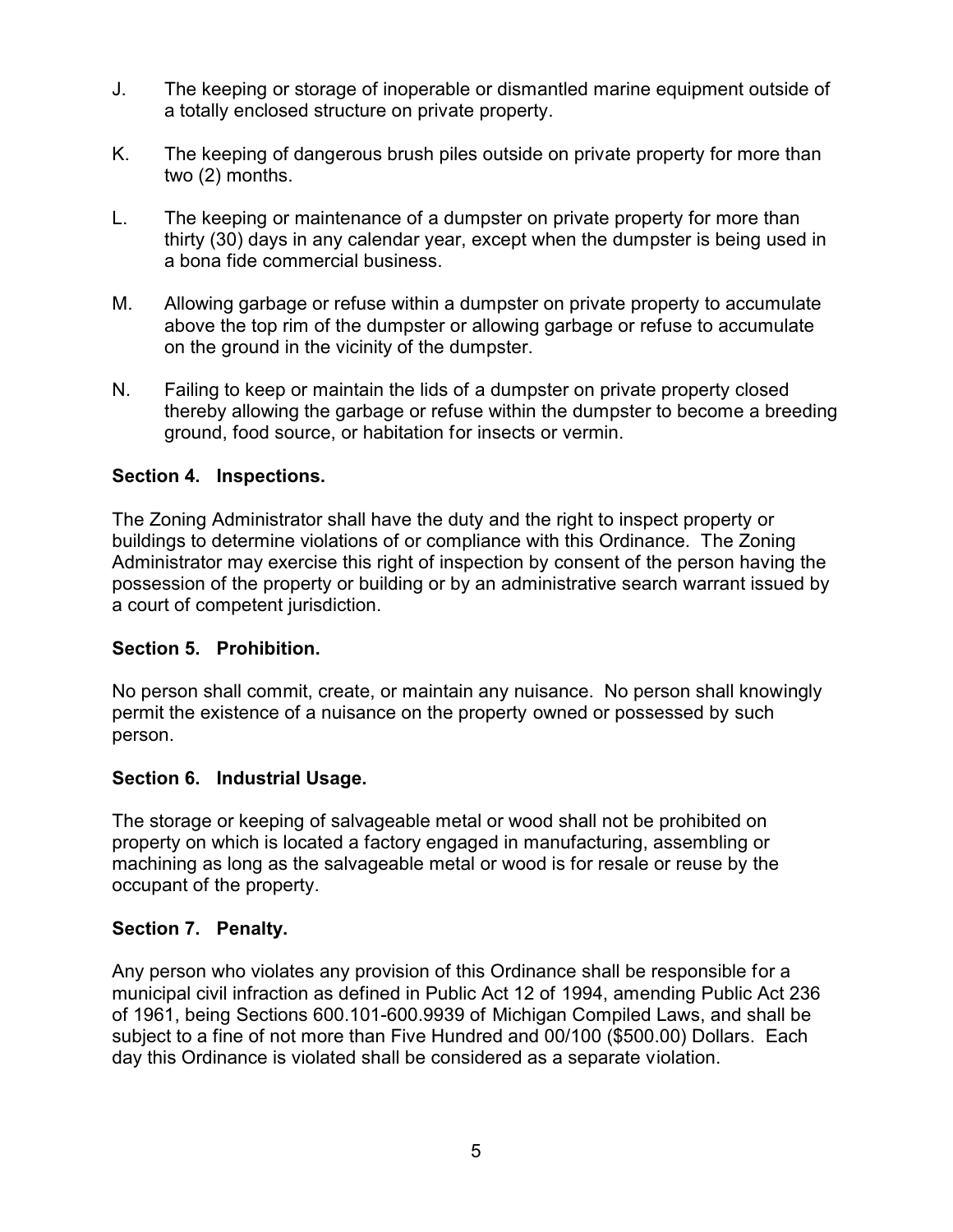# **Section 8. Enforcement Officer.**

The Township Zoning Administrator is hereby designated as the authorized township official to issue municipal civil infraction citations directing alleged violators of this Ordinance to appear in court.

### **Section 9. Separate Court Action, Nuisance Per Se.**

Nothing in this Ordinance shall prohibit the Township or any interested party from seeking such other relief as may be permitted in law or in equity regarding the existence of a nuisance. A violation of this Ordinance is deemed to be a nuisance per se.

### **Section 10. Abatement by Township.**

In addition to enforcing this Ordinance through the use of a municipal civil infraction proceeding, the Township may abate the nuisance conditions on the property through the procedures specified in this section.

- A. When the Township desires to abate a nuisance on property that exists in violation of this Ordinance, the Township shall send a written notice to the owner and/or possessor of the property. The notice shall describe the location of the property, describe the nature of the nuisance and the provision(s) of this Ordinance being violated, give the owner and/or possessor of the property no less than thirty (30) days to eliminate the nuisance on the property without intervention by the Township, and inform the owner and/or possessor of the property of his or her right to request that a municipal civil infraction citation be issued by the Township as provided in Subsection B below. The written notice shall be served on the owner and/or possessor of the property personally or sent to the owner and/or possessor of the property by certified mail, restricted delivery and return receipt requested. The thirty (30) day time period shall commence on the date of the personal service or in the case of service by certified mail shall commence on the date the owner and/or possessor of the property signs for the certified mail.
- B. Within thirty (30) days after service of the written notice from the Township of the existence of a nuisance on his or her property, the owner and/or possessor of the property may request in writing that the Township issue a municipal civil infraction citation and that a formal hearing be held in the District Court concerning whether a nuisance exists on the property. If the owner and/or possessor makes this written request, then the Township shall issue a municipal civil infraction citation, shall request that a formal hearing be held in the District Court, and shall not enter the property to abate the nuisance as authorized under subsection C below, unless authorized to do so by the District Court Judge.
- C. If the owner and/or possessor of any property on which a nuisance exists fails to eliminate the nuisance within thirty (30) days after service of the written notice from the Township and has failed to request within this same thirty (30) day time period that a municipal civil infraction citation be issued as provided in subsection